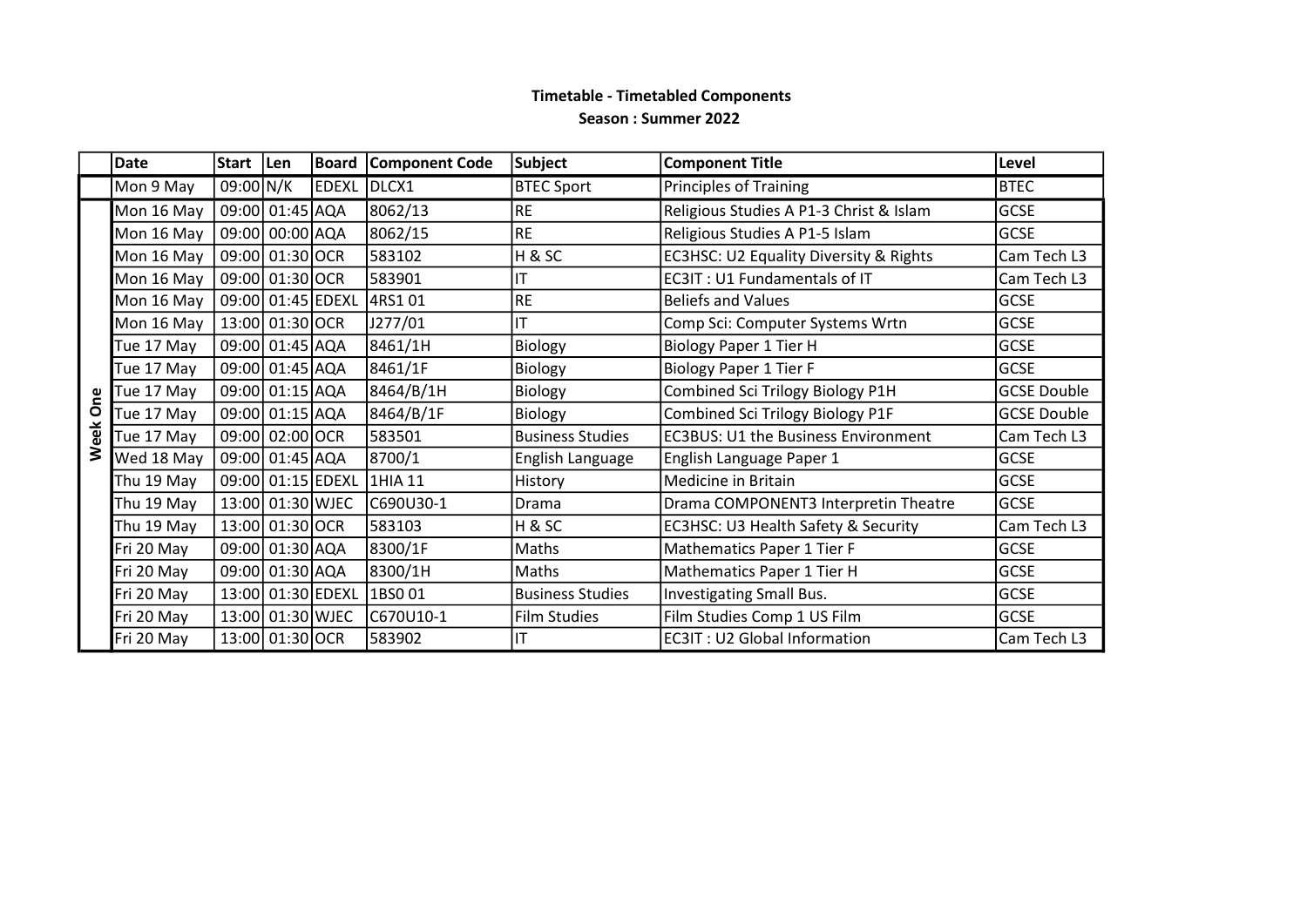|          | <b>Date</b> | Start   Len |                   | Board | <b>Component Code</b> | <b>Subject</b>          | <b>Component Title</b>                | Level              |
|----------|-------------|-------------|-------------------|-------|-----------------------|-------------------------|---------------------------------------|--------------------|
|          | Mon 23 May  |             | 09:00 02:00 AQA   |       | 7192/1                | Sociology               | Sociology ADV Paper 1                 | <b>GCE</b>         |
|          | Mon 23 May  |             | 09:00 01:30 AQA   |       | 8035/1                | Geography               | Geography Paper 1                     | <b>GCSE</b>        |
|          | Mon 23 May  |             | 13:00 02:00 OCR   |       | 583104                | H&SC                    | EC3HSC: U4 Anatomy & Physiology       | Cam Tech L3        |
|          | Tue 24 May  |             | 09:00 02:00 AQA   |       | 7182/1                | Psychology              | Psychology ADV Paper 1                | <b>GCE</b>         |
|          | Tue 24 May  |             | 09:00 00:35 AQA   |       | 8658/LF               | French                  | French Listening Test Tier F          | <b>GCSE</b>        |
|          | Tue 24 May  |             | 09:00 00:45 AQA   |       | 8658/RF               | French                  | French Reading Test Tier F            | <b>GCSE</b>        |
|          | Tue 24 May  |             | 09:00 00:45 AQA   |       | 8658/LH               | French                  | French Listening Test Tier H          | <b>GCSE</b>        |
|          | Tue 24 May  |             | 09:00 01:00 AQA   |       | 8658/RH               | French                  | French Reading Test Tier H            | <b>GCSE</b>        |
|          | Tue 24 May  |             | 13:00 01:45 EDEXL |       | 1PE0 01               | <b>PE</b>               | <b>Fitness and Body Systems</b>       | <b>GCSE</b>        |
|          | Tue 24 May  |             | 13:00 01:00 OCR   |       | R051/01               | Sport                   | Sprt Stdies: Cntmpry Issues Sprt Wrtn | Cam Nat 1&2        |
|          | Tue 24 May  |             | 13:00 01:30 OCR   |       | 583502                | <b>Business Studies</b> | <b>EC3BUS: U2 Working in Business</b> | Cam Tech L3        |
|          | Wed 25 May  |             | 09:00 00:50 AQA   |       | 8702/1N               | English Literature      | Eng Lit Paper 1-19th Century Novel    | <b>GCSE</b>        |
|          | Wed 25 May  |             | 09:00 00:50 AQA   |       | 8702/1P               | English Literature      | Eng Lit Paper 1-Poetry Anthology      | <b>GCSE</b>        |
|          | Wed 25 May  |             | 13:00 02:00 AQA   |       | 7367/1                | <b>Further Maths</b>    | Further Mathematics ADV Paper 1       | <b>GCE</b>         |
| Week Two | Thu 26 May  |             | 09:00 02:30 AQA   |       | 7042/1K               | History                 | History ADV Paper 1 Option K          | <b>GCE</b>         |
|          | Thu 26 May  |             | 09:00 00:45 AQA   |       | 8698/LH               | Spanish                 | Spanish Listening Test Tier H         | <b>GCSE</b>        |
|          | Thu 26 May  |             | 09:00 01:00 AQA   |       | 8698/RH               | Spanish                 | Spanish Reading Test Tier H           | <b>GCSE</b>        |
|          | Thu 26 May  |             | 09:00 00:35 AQA   |       | 8698/LF               | Spanish                 | Spanish Listening Test Tier F         | <b>GCSE</b>        |
|          | Thu 26 May  |             | 09:00 00:45 AQA   |       | 8698/RF               | Spanish                 | Spanish Reading Test Tier F           | <b>GCSE</b>        |
|          | Thu 26 May  |             | 13:00 02:00 AQA   |       | 7408/1                | Physics                 | Physics ADV Paper 1                   | <b>GCE</b>         |
|          | Thu 26 May  |             | 13:00 01:45 AQA   |       | 8062/2A               | <b>RE</b>               | Religious Studies A P2A Excl Text     | <b>GCSE</b>        |
|          | Thu 26 May  |             | 13:00 02:30 EDEXL |       | 9PE0 01               | PE                      | Scientific Principles                 | <b>GCE</b>         |
|          | Thu 26 May  |             | 13:00 01:00 OCR   |       | 583903                | ΙT                      | EC3IT: U3 Cyber Security              | Cam Tech L3        |
|          | Fri 27 May  |             | 09:00 02:30 AQA   |       | 7037/1                | Geography               | Geography ADV Paper 1                 | <b>GCE</b>         |
|          | Fri 27 May  |             | 09:00 01:45 AQA   |       | 8462/1H               | Chemistry               | Chemistry Paper 1 Tier H              | <b>GCSE</b>        |
|          | Fri 27 May  |             | 09:00 01:45 AQA   |       | 8462/1F               | Chemistry               | Chemistry Paper 1 Tier F              | <b>GCSE</b>        |
|          | Fri 27 May  |             | 09:00 01:15 AQA   |       | 8464/C/1H             | Chemistry               | Combined Sci Trilogy Chemistry P1H    | <b>GCSE Double</b> |
|          | Fri 27 May  |             | 09:00 01:15 AQA   |       | 8464/C/1F             | Chemistry               | Combined Sci Trilogy Chemistry P1F    | <b>GCSE Double</b> |
|          | Fri 27 May  |             | 09:00 02:15 WJEC  |       | A680U10-1             | Media                   | Media Studies Comp 1 Media Products   | <b>GCE</b>         |
|          | Fri 27 May  |             | 13:00 01:30 OCR   |       | J277/02               | $\mathsf{I}\mathsf{T}$  | Comp Sci: Comp Thnk Algrthm Prgrm Wtn | <b>GCSE</b>        |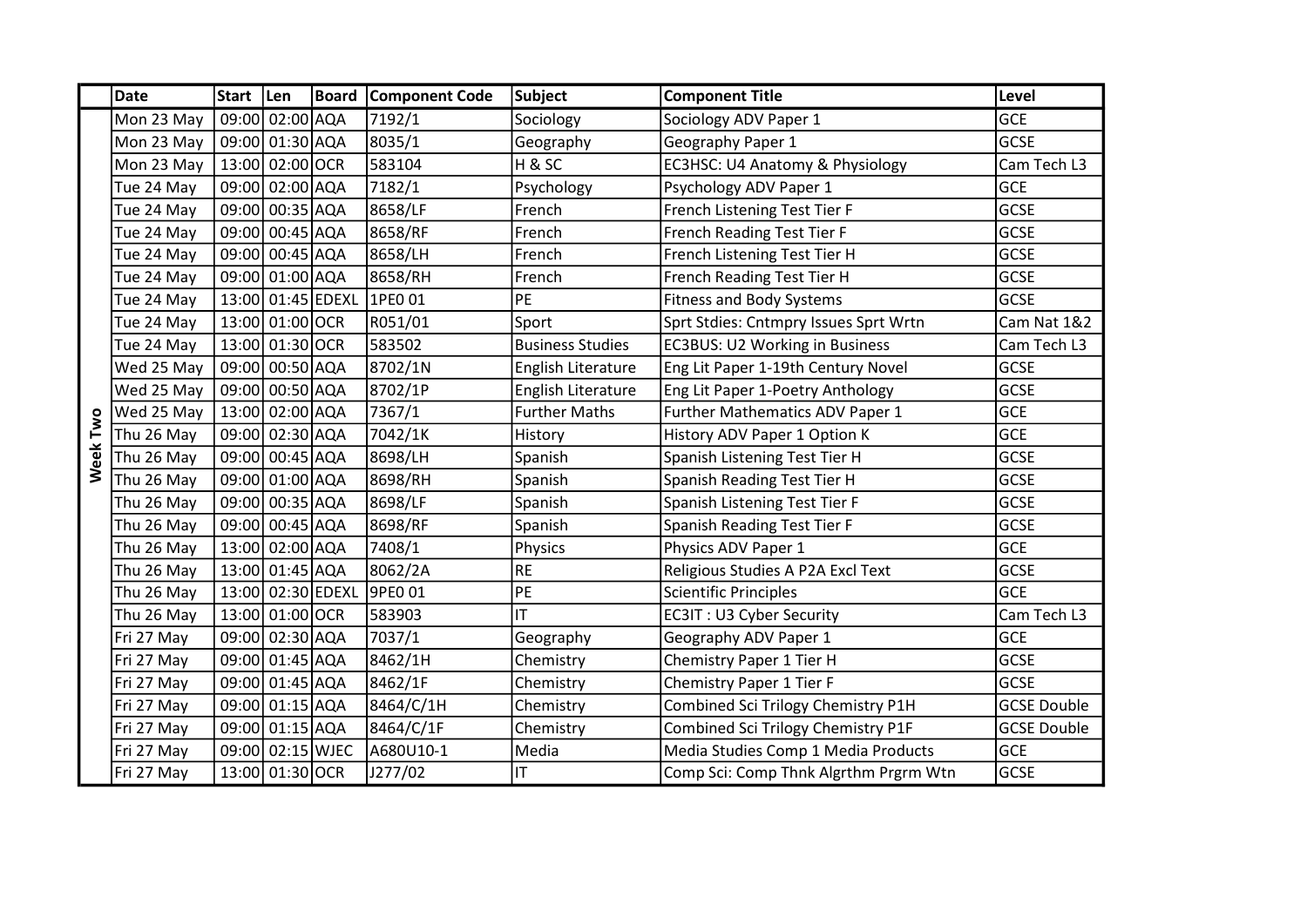|            | <b>Date</b> | Start   Len |                   | <b>Board</b>      | Component Code            | Subject                 | <b>Component Title</b>             | Level              |
|------------|-------------|-------------|-------------------|-------------------|---------------------------|-------------------------|------------------------------------|--------------------|
|            | Mon 06 Jun  |             | 13:00 01:30 WJEC  |                   | C670U20-1                 | <b>Film Studies</b>     | Film Studies Comp 2 Global Film    | <b>GCSE</b>        |
|            | Tue 07 Jun  |             | 09:00 02:30 AQA   |                   | 7692/1                    | Spanish                 | Spanish ADV Pap 1 List Read & Writ | <b>GCE</b>         |
|            | Tue 07 Jun  |             | 09:00 03:00 AQA   |                   | 7707/1                    | <b>English Combined</b> | English Lang and Lit ADV Paper 1   | <b>GCE</b>         |
|            | Tue 07 Jun  |             | 09:00 02:30 AQA   |                   | 7717/1A                   | English Literature      | English Literature B ADV Paper 1A  | <b>GCE</b>         |
|            | Tue 07 Jun  |             | 09:00 01:30 AQA   |                   | 8300/2F                   | Maths                   | Mathematics Paper 2 Tier F         | <b>GCSE</b>        |
|            | Tue 07 Jun  |             | 09:00 01:30 AQA   |                   | 8300/2H                   | Maths                   | Mathematics Paper 2 Tier H         | <b>GCSE</b>        |
|            | Tue 07 Jun  |             | 13:00 02:00 AQA   |                   | 7357/1                    | Maths                   | Mathematics ADV Paper 1            | <b>GCE</b>         |
|            | Tue 07 Jun  |             | 13:00 02:00 AQA   |                   | 7192/2                    | Sociology               | Sociology ADV Paper 2              | <b>GCE</b>         |
|            | Tue 07 Jun  |             | 13:00 01:15 AQA   |                   | 8035/2                    | Geography               | Geography Paper 2                  | <b>GCSE</b>        |
|            | Wed 08 Jun  |             | 09:00 02:00 AQA   |                   | 7182/2                    | Psychology              | Psychology ADV Paper 2             | <b>GCE</b>         |
|            | Wed 08 Jun  |             | 09:00 01:45 AQA   |                   | 8702/2                    | English Literature      | Eng Lit Paper 2                    | <b>GCSE</b>        |
|            | Wed 08 Jun  |             | 13:00 02:00 AQA   |                   | 7367/2                    | <b>Further Maths</b>    | Further Mathematics ADV Paper 2    | <b>GCE</b>         |
|            | Wed 08 Jun  |             | 13:00 02:30 AQA   |                   | 7037/2                    | Geography               | Geography ADV Paper 2              | <b>GCE</b>         |
|            | Wed 08 Jun  |             | 13:00 02:30 WJEC  |                   | A680U20-1                 | Media Studies           | Media Studies Comp 2 Media Forms   | <b>GCE</b>         |
|            | Wed 08 Jun  |             | 13:00 01:45 AQA   |                   | 8365/1                    | <b>Further Maths</b>    | Further Mathematics Paper 1        | L2/FC              |
| Week Three | Wed 08 Jun  |             | 13:00 01:30 EDEXL |                   | 4RS1 02                   | <b>RE</b>               | The Religious Community            | <b>GCSE</b>        |
|            | Thu 09 Jun  |             | 09:00 03:00 AQA   |                   | 7062/1                    | <b>RE</b>               | Religious Studies ADV Paper 1      | <b>GCE</b>         |
|            | Thu 09 Jun  |             | 09:00 01:20 EDEXL |                   | 1HIA 31                   | History                 | Weimar & Nazi Germany              | <b>GCSE</b>        |
|            | Thu 09 Jun  |             | 13:00 02:00 AQA   |                   | 7402/1                    | Biology                 | <b>Biology ADV Paper 1</b>         | <b>GCE</b>         |
|            | Thu 09 Jun  |             | 13:00 01:45 AQA   |                   | 8463/1H                   | Physics                 | Physics Paper 1 Tier H             | <b>GCSE</b>        |
|            | Thu 09 Jun  |             | 13:00 01:45 AQA   |                   | 8463/1F                   | Physics                 | Physics Paper 1 Tier F             | <b>GCSE</b>        |
|            | Thu 09 Jun  |             | 13:00 01:15 AQA   |                   | 8464/P/1H                 | Physics                 | Combined Sci Trilogy Physics P1H   | <b>GCSE Double</b> |
|            | Thu 09 Jun  |             | 13:00 01:15 AQA   |                   | 8464/P/1F                 | Physics                 | Combined Sci Trilogy Physics P1F   | <b>GCSE Double</b> |
|            | Thu 09 Jun  |             | 13:00 02:30 EDEXL |                   | 9DT0 01                   | <b>D&amp;T</b>          | Principles of D & T                | <b>GCE</b>         |
|            | Thu 09 Jun  |             | 13:00 02:30 WJEC  |                   | A690U30-1                 | Drama                   | Drama Comp 3 Text in Performance   | <b>GCE</b>         |
|            | Fri 10 Jun  |             | 09:00 02:30 AQA   |                   | 7042/2S                   | History                 | History ADV Paper 2 Option S       | <b>GCE</b>         |
|            | Fri 10 Jun  |             | 09:00 01:45 AQA   |                   | 8700/2                    | English Language        | English Language Paper 2           | <b>GCSE</b>        |
|            | Fri 10 Jun  |             |                   | 09:00 02:00 EDEXL | 9PE0 02                   | PE                      | Psyc. & Social Principles          | <b>GCE</b>         |
|            | Fri 10 Jun  |             | 13:00 02:00 AQA   |                   | 7408/2                    | Physics                 | Physics ADV Paper 2                | <b>GCE</b>         |
|            | Fri 10 Jun  |             |                   |                   | 13:00 01:15 EDEXL 1PE0 02 | PE                      | <b>Health and Performance</b>      | <b>GCSE</b>        |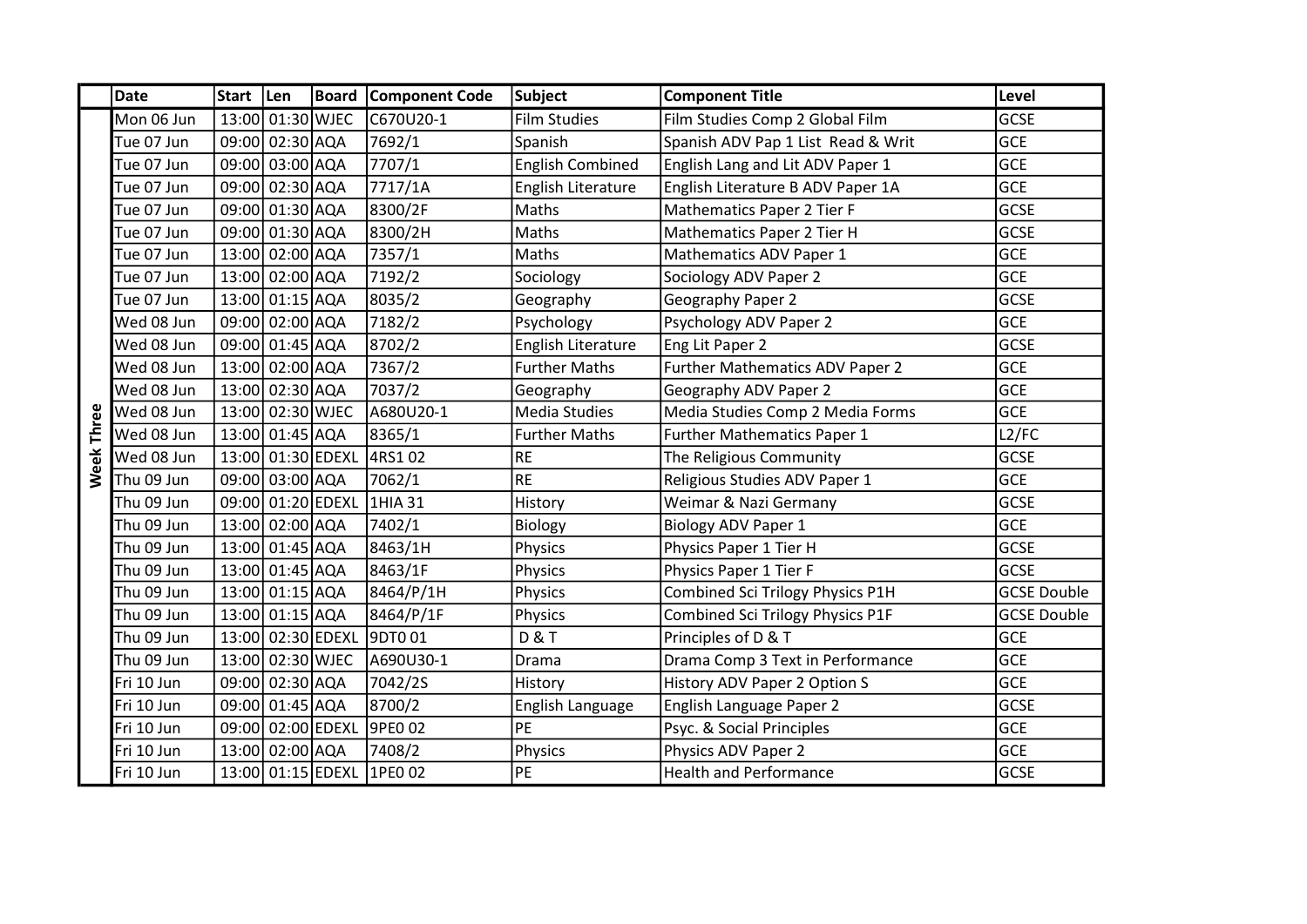|           | <b>Date</b> | Start   Len |                   | <b>Board</b>      | <b>Component Code</b> | <b>Subject</b>          | <b>Component Title</b>                | Level                  |
|-----------|-------------|-------------|-------------------|-------------------|-----------------------|-------------------------|---------------------------------------|------------------------|
|           | Mon 13 Jun  |             | 09:00 02:00 AQA   |                   | 7192/3                | Sociology               | Sociology ADV Paper 3                 | <b>GCE</b>             |
|           | Mon 13 Jun  |             | 09:00 01:30 AQA   |                   | 8300/3F               | Maths                   | Mathematics Paper 3 Tier F            | <b>GCSE</b>            |
|           | Mon 13 Jun  |             | 09:00 01:30 AQA   |                   | 8300/3H               | Maths                   | Mathematics Paper 3 Tier H            | <b>GCSE</b>            |
|           | Mon 13 Jun  |             | 09:00 02:15 OCR   |                   | H432/01               | Chemistry               | Chem A: Prdc Tble Elmnt Phy Chm Wtn   | <b>GCE</b>             |
|           | Mon 13 Jun  |             | 13:00 01:30 AQA   |                   | ASC1                  | <b>Applied Science</b>  | Applied Science Unit 1                | <b>APG</b>             |
|           | Mon 13 Jun  |             | 13:00 01:30 EDEXL |                   | 1BS0 02               | <b>Business Studies</b> | <b>Building A Business</b>            | <b>GCSE</b>            |
|           | Mon 13 Jun  |             | 13:00 01:15 OCR   |                   | R081/01               | Imedia                  | Creative Imedia: Preprdctn Skills Wtn | Cam Nat 1&2            |
|           | Tue 14 Jun  |             | 09:00 01:00 AQA   |                   | 8035/3                | Geography               | Geography Paper 3                     | <b>GCSE</b>            |
|           | Tue 14 Jun  |             | 09:00 02:15 WJEC  |                   | A660U30-1             | Music                   | Music Component 3 Appraising          | <b>GCE</b>             |
|           | Tue 14 Jun  |             | 13:00 02:00 AQA   |                   | 7357/2                | Maths                   | Mathematics ADV Paper 2               | <b>GCE</b>             |
|           | Wed 15 Jun  |             | 09:00 01:45 AQA   |                   | 8461/2H               | Biology                 | <b>Biology Paper 2 Tier H</b>         | <b>GCSE</b>            |
|           | Wed 15 Jun  |             | 09:00 01:45 AQA   |                   | 8461/2F               | Biology                 | <b>Biology Paper 2 Tier F</b>         | <b>GCSE</b>            |
|           | Wed 15 Jun  |             | 09:00 01:15 AQA   |                   | 8464/B/2H             | Biology                 | Combined Sci Trilogy Biology P2H      | <b>GCSE Double</b>     |
|           | Wed 15 Jun  |             | 09:00 01:15 AQA   |                   | 8464/B/2F             | Biology                 | Combined Sci Trilogy Biology P2F      | <b>GCSE Double</b>     |
|           | Wed 15 Jun  |             |                   | 09:00 01:10 EDEXL | 4SS0 1B               | Science                 | <b>Written Paper 1B</b>               | <b>GCSE</b>            |
| Week Four | Wed 15 Jun  |             | 13:00 02:00 AQA   |                   | 7367/3D               | <b>Further Maths</b>    | Further Maths ADV Paper 3 Discrete    | <b>GCE</b>             |
|           | Wed 15 Jun  |             | 13:00 02:00 AQA   |                   | 7367/3M               | <b>Further Maths</b>    | Further Maths ADV Paper 3 Mechanics   | <b>GCE</b>             |
|           | Wed 15 Jun  |             | 13:00 02:00 AQA   |                   | 8552/W                | <b>D&amp;T</b>          | Design and Technology Written Paper   | <b>GCSE</b>            |
|           | Thu 16 Jun  |             | 09:00 02:00 AQA   |                   | 7408/3/A              | Physics                 | Physics ADV P3 Sections A & B Opt A   | <b>GCE</b>             |
|           | Thu 16 Jun  |             | 09:00 02:00 AQA   |                   | 7182/3                | Psychology              | Psychology ADV Paper 3                | <b>GCE</b>             |
|           | Thu 16 Jun  |             | 09:00 01:30 AQA   |                   | ASC3                  | <b>Applied Science</b>  | <b>Applied Science Unit 3</b>         | <b>APG</b>             |
|           | Thu 16 Jun  |             | 09:00 00:55 EDEXL |                   | 1HIA B4               | History                 | Early Elizabethan                     | <b>GCSE</b>            |
|           | Thu 16 Jun  |             | 13:00 01:05 AQA   |                   | 8658/WF               | French                  | French Writing Test Tier F            | <b>GCSE</b>            |
|           | Thu 16 Jun  |             | 13:00 01:20 AQA   |                   | 8658/WH               | French                  | French Writing Test Tier H            | <b>GCSE</b>            |
|           | Thu 16 Jun  |             | 13:00 01:00 OCR   |                   | R021/01               | H&SC                    | H & SC: Ess Values of Care Written    | <b>Cam Nat 1&amp;2</b> |
|           | Fri 17 Jun  | 09:00       | 02:00 AQA         |                   | 7692/2                | Spanish                 | Spanish ADV Paper 2 Writing           | <b>GCE</b>             |
|           | Fri 17 Jun  | 09:00       | $02:00$ $AQA$     |                   | 7402/2                | Biology                 | <b>Biology ADV Paper 2</b>            | <b>GCE</b>             |
|           | Fri 17 Jun  |             | 09:00 01:20 AQA   |                   | 8698/WH               | Spanish                 | Spanish Writing Test Tier H           | <b>GCSE</b>            |
|           | Fri 17 Jun  |             | 09:00 01:05 AQA   |                   | 8698/WF               | Spanish                 | Spanish Writing Test Tier F           | <b>GCSE</b>            |